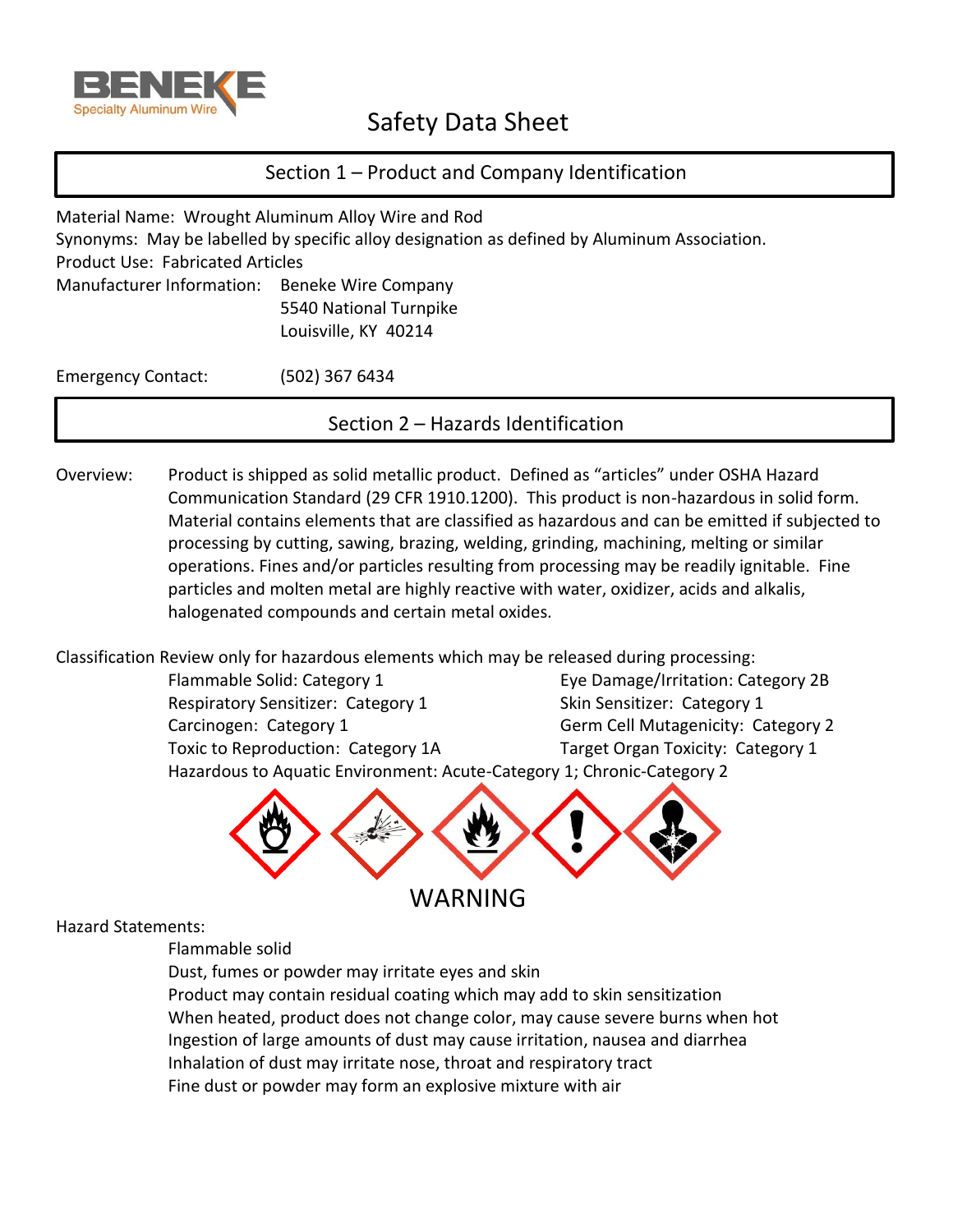## Section 3 – Composition/Information on Ingredients

Amounts of element in each product will vary depending on specific alloy as defined by the Aluminum Association. Below is an overview of alloying elements.

| CAS#       | Component   | Common max comp by wt | Specific exceptions           | $(% \mathbf{A})$ (% by wt) |
|------------|-------------|-----------------------|-------------------------------|----------------------------|
| 7429-90-5  | Aluminum    | 70-99.99              |                               |                            |
| 64771-72-8 | Coating Oil | $0 - 1.0$             |                               |                            |
| 7440-21-3  | Silicon     | $0 - 1.2$             | 4XXX                          | $2.0 - 15.0$               |
| 7440-66-6  | Zinc        | $0 - 0.40$            | 7XXX                          | $0 - 10.0$                 |
| 7440-50-8  | Copper      | $0 - 0.50$            | $2XXX$ 1.0 - 6.0 4XXX 0 - 1.5 | 7XXX 0-3.0                 |
| 7439-95-4  | Magnesium   | $0 - 3.0$             | 5XXX                          | $0 - 6.0$                  |
| 7439-89-6  | <b>Iron</b> | $0 - 1.5$             |                               |                            |
| 7439-96-5  | Manganese   | $0 - 1.5$             |                               |                            |
| 7440-32-6  | Titanium    | $0 - 0.20$            |                               |                            |
| 64771-72-8 | Coating Oil | $0 - 1.0$             |                               |                            |
| 7439-92-1  | Lead        | 0                     | 2011 0.20 - 0.6               | $6262$ $0.40 - 0.7$        |
| 7440-47-3  | Chromium    | $0 - 0.35$            |                               |                            |
| 7440-02-0  | Nickel      | 0                     | 4032                          | $0.50 - 1.3$               |

This information is provided for situations where the product may be processed and result in the creation of fine particles that are potentially hazardous.

### Section 4 – First Aid Measures

- Eyes: Immediately flush with water for at least 15 minutes. Keep eyes open while flushing. Do not rub eyes. If irritation continues, seek medical attention.
- Skin: Flush skin with large amount of water. Wash skin with soap and water. If irritation continues, seek medical attention.
- Ingestion: If ingestion of a large amount occurs, seek medical attention
- Inhalation: Move to fresh air. Give oxygen if breathing is difficult. If symptoms continue, seek medical attention.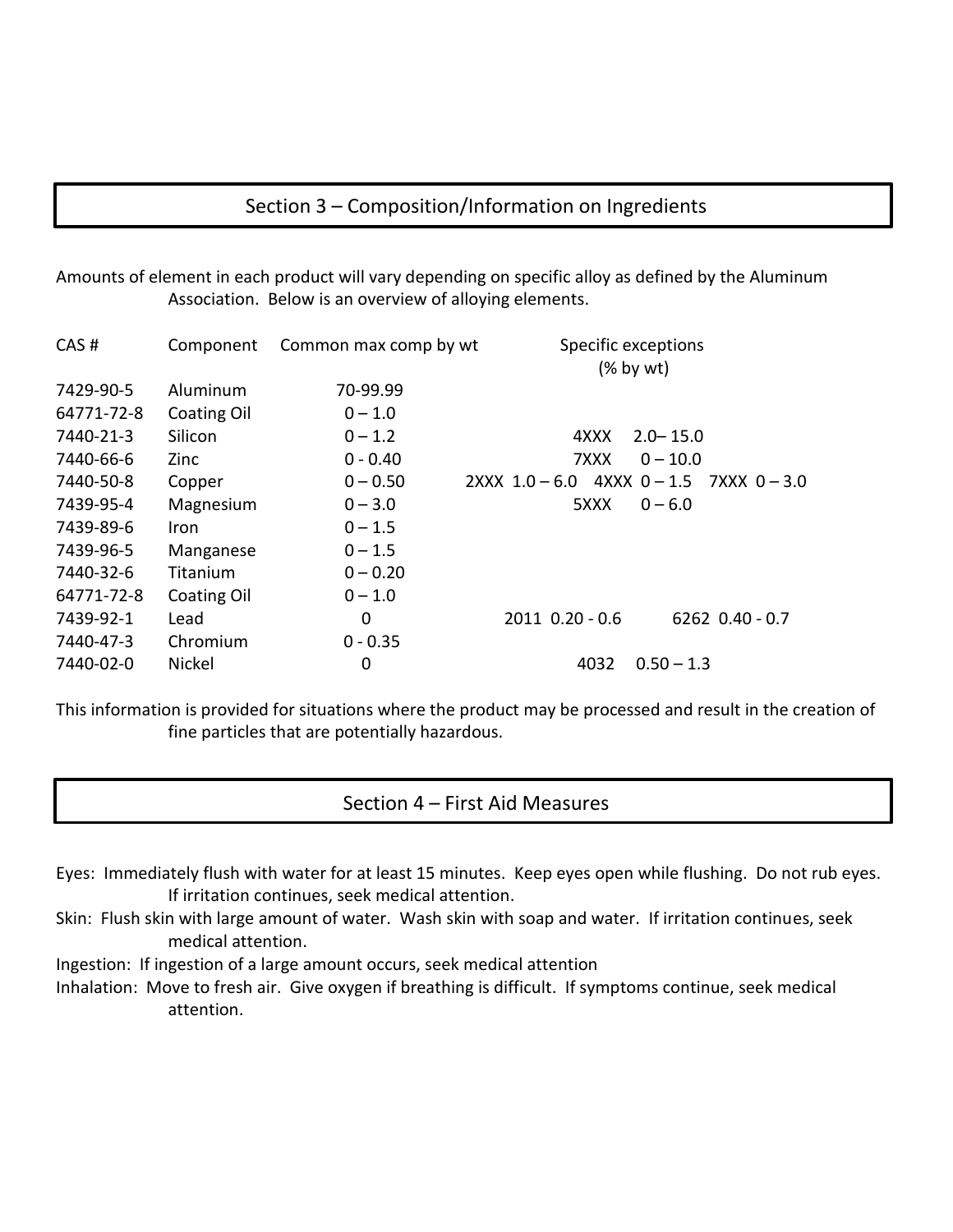## Section 5 – Fire Fighting Measures

General Statement:

This product does not present fire or explosion hazards as shipped. Fines and/or particles resulting from processing may be readily ignitable. Coating oils that may be present can be ignited by open flames and other sources of ignition.

Hazardous Combustion Products:

Thermal decomposition of base metal product may yield metallic oxides, irritating gases and vapors. Do not breath fumes; may cause sensitization by inhalation and skin contact.

Thermal decomposition of coating oils will release carbon monoxide, carbon dioxide, and other hydrocarbon species.

Extinguishing Media:

Class D extinguishing agents on fines, dust or molten metal. Material near fires should be cooled with water spray if compatible with fire fighting techniques for other materials in fire.

Unsuitable Extinguishing Media:

DO NOT use halogenated extinguishing agents on small chips or fines.

DO NOT use water for fires involving molten metal.

Fire Fighting Equipment/Instructions

Fire fighters should wear full face, self contained breathing apparatus and protective clothing. Avoid inhalation of combustion product. Avoid creation of dusts.

Section 6 – Accidental Release Measures

Containment: Avoid dust formation and collection. Remove sources of ignition.

Clean Up: In the event of dust or small particle formation and collection; shovel the material into waste container. Remove all sources of ignition. Use non sparking tools. Do not flush into surface water or sanitary sewer.

Personnel Precautions: Isolate area. Keep unnecessary personnel away from cleanup.

Wear appropriate PPE.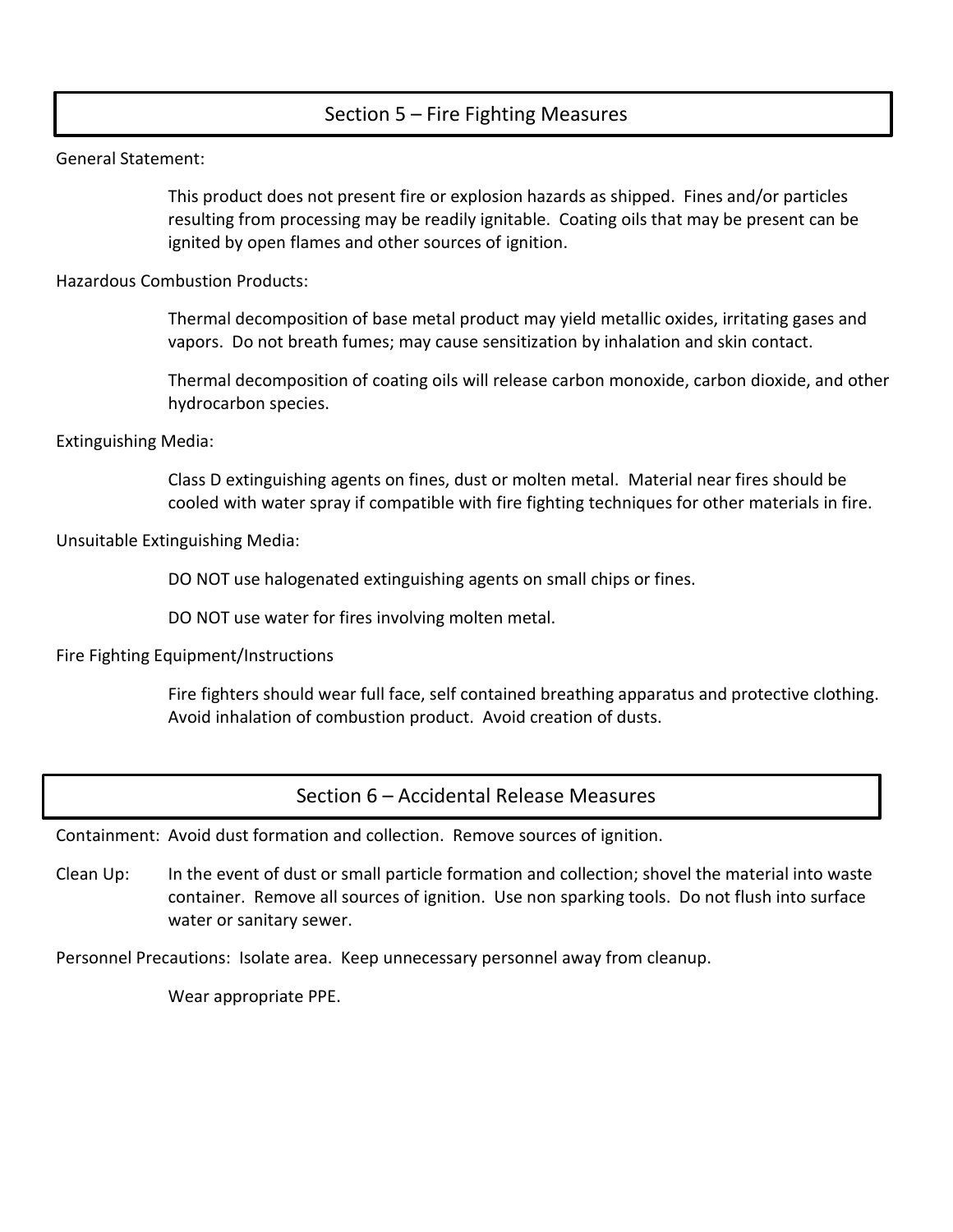### Section 7 – Handling and Storage

Handling Procedures:

Wear protective equipment when handling to prevent unprotected skin contact with sharp edges of material. Heated aluminum does not look different than cold aluminum. Do not touch without knowledge of temperature. Always take precautions when handling dusts and powders from this product. Keep area well ventilated, use non sparking tools and keep away from ignition sources.

Storage Procedures:

Keep dust and/or powders from this material in tightly closed container in a dry and well-ventilated place.

Section 8 – Exposure Controls/Personal Protection

Consult local authorities for acceptable exposure limits.

#### **Aluminum (7429**‐**90**‐**5)**

ACGIH: 10 mg/m3 TWA (metal dust)<sup>2</sup> OSHA: 15 mg/m3 TWA (total dust); 5 mg/m3 TWA (respirable fraction) CAL‐OSHA: 10 mg/m3 TWA (total dust); 5 mg/m3 TWA (respirable fraction) NIOSH: 10 mg/m3 TWA (total dust); 5 mg/m3 TWA (respirable fraction)

#### **Silicon (7440**‐**21**‐**3)**

OSHA: 15 mg/m3 TWA (total dust); 5 mg/m3 TWA (respirable fraction) CAL‐OSHA: 10 mg/m3 TWA (total dust); 5 mg/m3 TWA (respirable fraction) NIOSH: 10 mg/m3 TWA (total dust); 5 mg/m3 TWA (respirable fraction)

#### **Zinc (7440**‐**66**‐**6)**

ACGIH: 2 mg/m3 TWA (respirable fraction) (related to Zinc oxide) 10 mg/m3 STEL (respirable fraction) (related to Zinc oxide) OSHA: 5 mg/m3 TWA (fume); 15 mg/m3 TWA (total dust); 5 mg/m3 TWA (respirable fraction) (related to Zinc oxide) CAL‐OSHA: 5 mg/m3 TWA, 10 mg/m3 STEL (related to Zinc oxide fume) 10 mg/m3 TWA (total dust); 5 mg/m3 TWA (respirable fraction) NIOSH: 5 mg/m3 TWA (dust and fume) (related to Zinc oxide) 10 mg/m3 STEL (fume) (related to Zinc oxide) 15 mg/m3 Ceiling (dust) (related to Zinc oxide)

#### **Copper (7440**‐**50**‐**8)**

ACGIH: 0.2 mg/m3 TWA (fume); 1 mg/m3 TWA (dust and mist, as Cu) OSHA/CAL‐OSHA: 0.1 mg/m3 TWA (fume), 1.0 mg/m3 (dust and mist) NIOSH: 1 mg/m3 TWA (dust and mist); 0.1 mg/m3 (respirable fume)

#### **Magnesium (1309**‐**48**‐**4)**

ACGIH: 10 mg/m3 TWA (inhalable fraction) (related to Magnesium oxide) OSHA: 10 mg/m3 TWA (total particulate) (related to Magnesium oxide fume) CAL‐OSHA: 10 mg/m3 TWA (fume)

#### **Iron (7439**‐**89**‐**6)**

ACGIH: 5 mg/m3 TWA (respirable fraction) (related to Iron oxide (Fe2O3)) OSHA: 10 mg/m3 TWA (fume) (related to Iron oxide) CAL‐OSHA: 5 mg/m3 TWA (fume) (related to Iron oxide) NIOSH: 5 mg/m3 TWA (dust and fume, as Fe) (related to Iron oxide)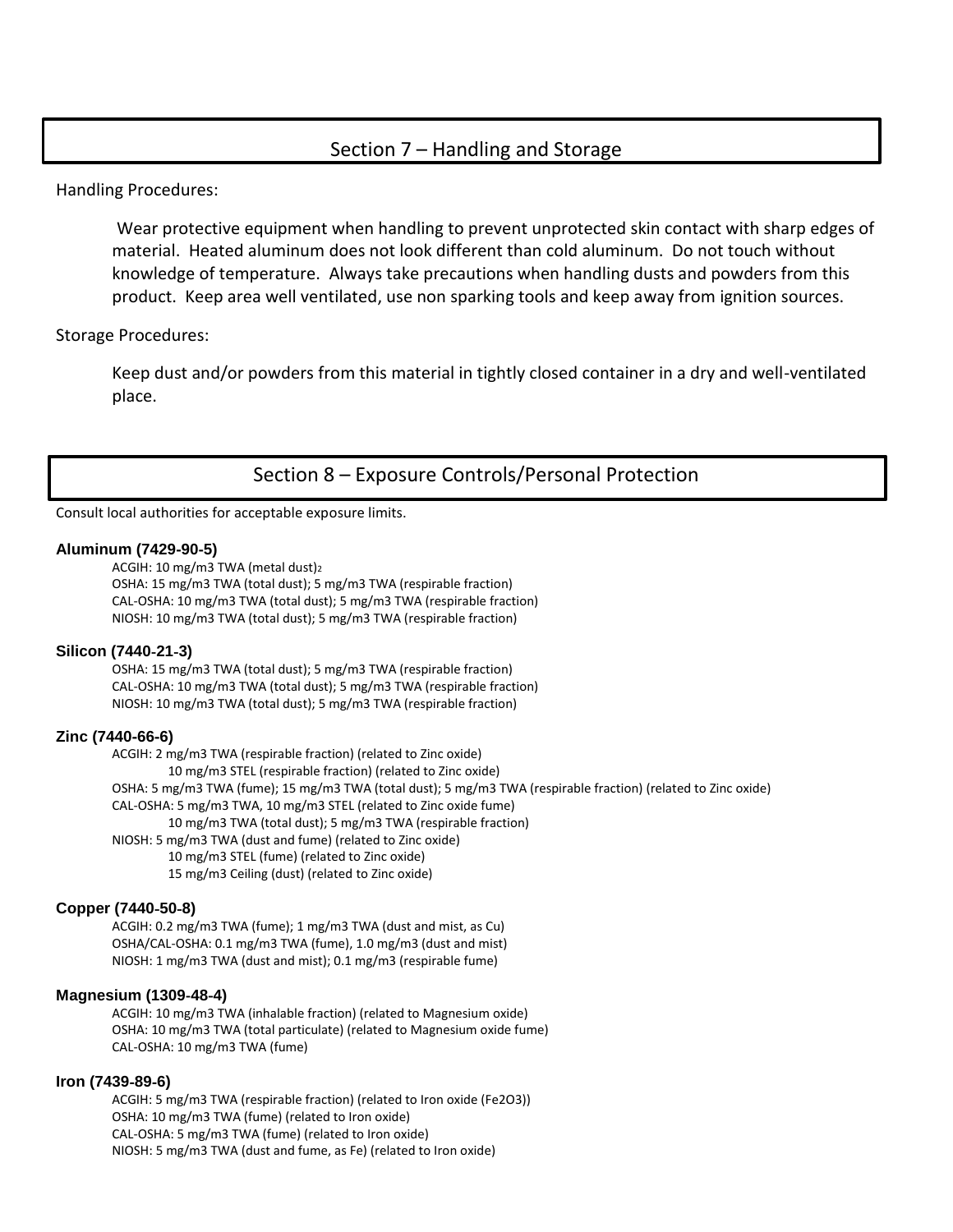#### **Manganese (7439**‐**96**‐**5)**

ACGIH: 0.2 mg/m3 TWA OSHA: 5 mg/m3 Ceiling (Mn fume and Mn compounds) CAL‐OSHA: 0.2 mg/m3 (Mn fume and Mn compounds) NIOSH: 1 mg/m3 TWA (Mn fume and Mn compounds) 3 mg/m3 STEL (Mn fume and Mn compounds)

#### **Lead (7439**‐**92**‐**1)**

ACGIH: 0.05 mg/m3 TWA OSHA: 50 μg/m3 TWA (as Pb); 30 μg/m3 Action Level (as Pb. Poison ‐ see 29 CFR 1910.1025) CAL‐OSHA: 50 ug/m3 TWA (as Pb); 30 μg/m3 Action Level (see GISO, Title 8, Section 5198) NIOSH: 0.05 mg/m3 TWA; Blood lead level <0.06mg/100 ml of whole blood

#### **Chromium (7440**‐**47**‐**3)**

ACGIH: 0.5 mg/m3 TWA OSHA: 1 mg/m3 TWA CAL‐OSHA: 0.5 mg/m3 TWA NIOSH: 0.5 mg/m3 TWA

#### **Nickel (7440-02-0)**

ACGIH: 1.5 mg/m3 TWA (inhalable fraction) OSHA: 1 mg/m3 TWA NIOSH: 0.015 mg/m3 TWA

Engineering Controls: Use exhaust ventilation where feasible. Personal Protective Equipment:

> Safety glasses with side shields Gloves suitable for process NIOSH approved respirator if ventilation is not sufficient to control exposure. Appropriate skin and body covering for task

### Section 9 – Physical and Chemical Properties

Appearance: Solid metallic pieces, gray or silver **Odor: None** Physical State: Solid pH: NA Vapor Pressure: ND Vapor density: ND Melting Point: 950 – 1215 F (510 – 660 C) Boiling Point: NA Solubility (water): <1% Flash Point: NA Upper Flammability Limit: NA Density: .097 - .103 #/cu in Evaporation Rate: ND Contact Contact Contact Contact Contact Contact Contact Contact Contact Contact Contact Contact Contact Contact Contact Contact Contact Contact Contact Contact Contact Contact Contact Contact Contact C Auto ignition Temp: NA Specific Gravity: 2.64 – 2.84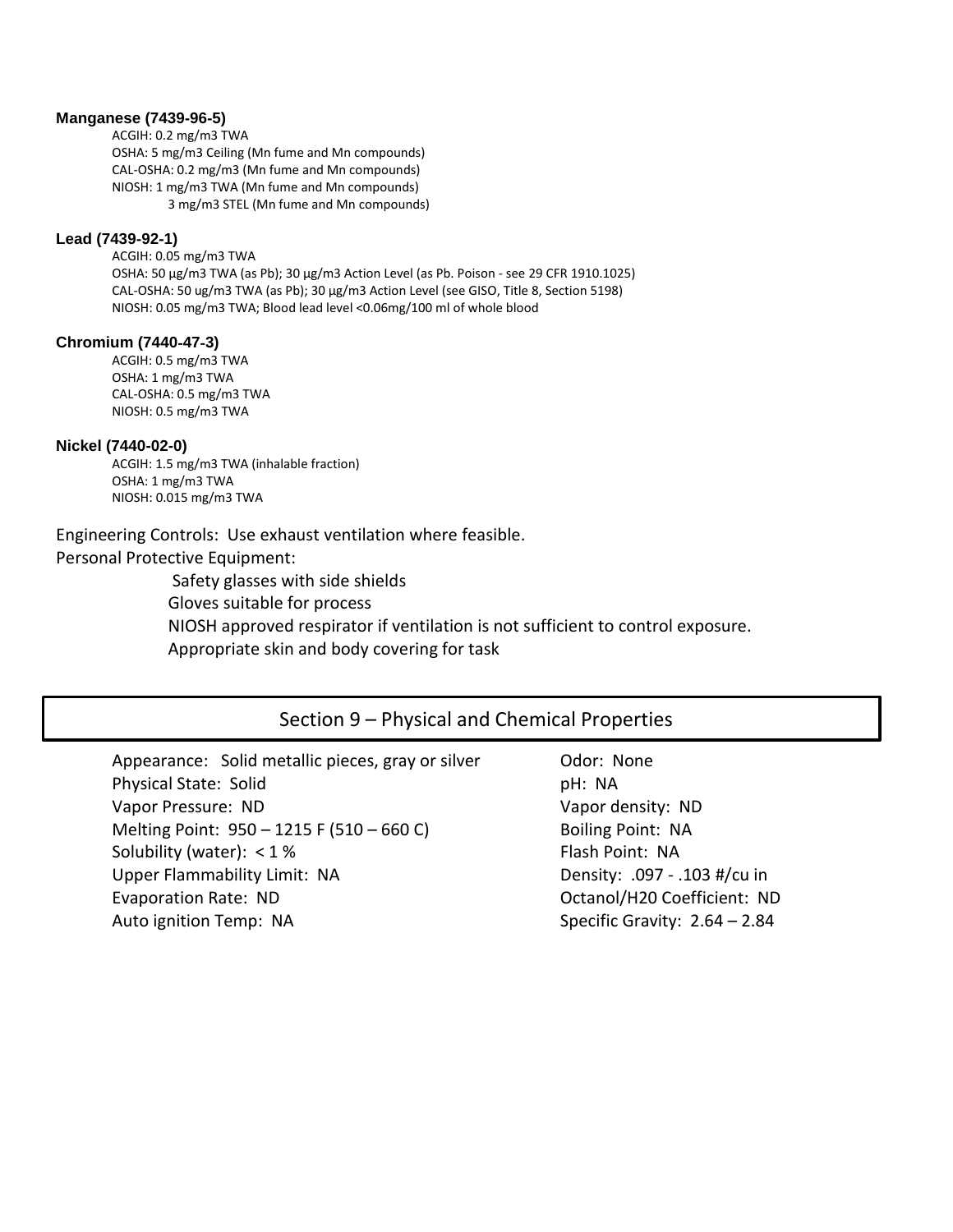## Section 10 – Chemical Stability and Reactivity Information

Aluminum Alloys are stable under normal condition of use, storage and transport.

Conditions to Avoid:

Dust and powder formation and collection during processing. With dust and powder, avoid heat, flames and sparks. Do not mix with water. Will react with acids and alkalis and some halogenated organic compounds especially at higher temperatures. May release hydrogen gas with reactions, which is highly flammable. Chlorinated solvent may release hydrogen chloride gas, which is toxic and corrosive.

Decomposition of product may yield metallic oxides and toxic fumes. Decomposition of coating oil will release carbon monoxide, carbon dioxide and other hydrocarbon species.

Hazardous Reactions will not occur.

## Section 11 – Toxicological Information

Aluminum alloys in solid form do not present any acute health effects.

#### Acute Toxicity of Components

Inhalation of metal fumes may cause metal fume fever, a flu-like illness generally lasting 24 hours or less.

**Aluminum**: Chronic overexposure to aluminum can result in lung damage and has been associated with asthma‐like syndrome. Accumulation of aluminum in the body may result in neurological damage, anemia and bone softening. Repeated overexposure to high levels of aluminum oxide may lead to pulmonary fibrosis, a progressive lung disorder.

**Silicon**: Silicon dust seems to have little adverse effect on lungs and does not appear to produce significant organic disease or toxic effects when exposures are kept under reasonable control.

**Iron**: Chronic inhalation of iron has resulted in mottling of the lungs, a condition referred to as siderosis. This is considered benign pneumoconiosis and does not ordinarily cause significant physiologic impairment.

**Zinc**: Zinc poisoning can cause anemia, lethargy and dizziness. Inhalation of zinc fumes may cause metal fume fever, a flulike illness generally lasting 24 hours or less.

**Manganese**: Overexposure to manganese may result in CNS effects, anemia and pneumonitis which increases the risk of pneumonia.

**Chromium**: Industrial exposure to chromium may cause dermatitis, skin ulcers, perforation of the nasal septum, as well as cancers of the lungs, nasal cavity and paranasal sinuses. The cancer sites are mainly associated with hexavalent chrome which can also cause skin sensitization, skin and nasal ulcers, and perforation of the nasal septum.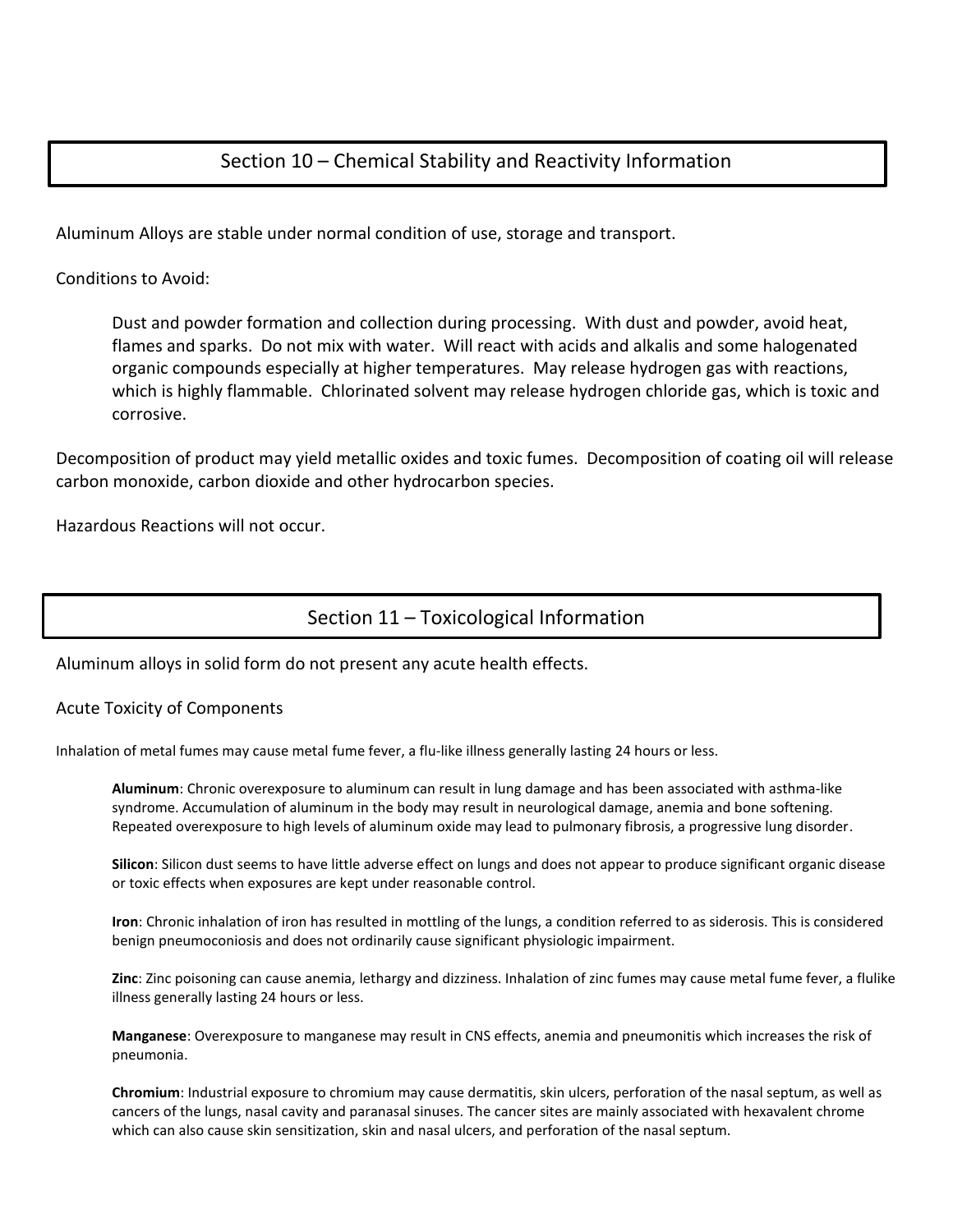**Lead**: Inorganic lead has been found to have toxic effects on both the central and peripheral nervous systems. Symptoms of lead toxicity include behavioral disturbances such as irritability, restlessness, insomnia, and other sleep disturbances, fatigue, vertigo, headache, poor memory, tremor, depression, and apathy. With more severe exposure, symptoms can progress to drowsiness, stupor, hallucinations, delirium, convulsions, and coma. Lead compounds can have a variety of effects. Lead poisoning is characterized by muscle weakness, weight loss, listlessness, insomnia, gastrointestinal disturbances, and low blood pressure. In severe cases, neuromuscular damage can occur as well as permanent brain damage. In addition to generalized poisoning, lead can have potentially serious reproductive effects for both males and females. Lead exposure can cause decreased fertility in both males and females. Male sperm counts can be decreased and sperm morphology altered while the female ovulatory cycle can be disrupted. Lead can also cross the placental barrier and affect the developing fetus. Studies have shown that in‐utero lead exposure can lead to potentially severe developmental disabilities.

#### Component Analysis – LD50/LC50

| Silicon (7440-21-3):   | Oral LD50 Rat: 3160 mg/kg                          |
|------------------------|----------------------------------------------------|
| Zinc (7440-66-6):      | Oral LD50 Rat: >5000 mg/kg (related to Zinc oxide) |
| Magnesium (7439-95-4): | Oral LD50 Rat: 230 mg/kg                           |
| Iron (7439-89-6):      | Oral LD50 Rat: 984 mg/kg:                          |
| Manganese (7439-96-5): | Oral LD50 Rat: 9 g/kg                              |

**Carcinogenicity** 

No Carcinogenicity data available for aluminum alloy wire and rod

Component Carcinogenicity

| Aluminum (7429-90-5):  | ACGIH: A4 - Not Classifiable as a Human Carcinogen (related to Magnesium oxide)                                                                                                                                                                                                                                                                                              |
|------------------------|------------------------------------------------------------------------------------------------------------------------------------------------------------------------------------------------------------------------------------------------------------------------------------------------------------------------------------------------------------------------------|
| Magnesium (7439-95-4): | ACGIH: A4 - Not Classifiable as a Human Carcinogen (related to Magnesium oxide)                                                                                                                                                                                                                                                                                              |
| Iron (7439-89-6):      | ACGIH: A4 - Not Classifiable as a Human Carcinogen (dust and fume) (related to Iron oxide)<br>IARC: Supplement 7 [1987], Monograph 1 [1972] (related to Ferric oxide) (Group 3 (not classifiable))                                                                                                                                                                           |
| Lead (7439-92-1):      | ACGIH: A3 - Confirmed animal carcinogen with unknown relevance to humans<br>OSHA: 50 μg/m3 TWA (as Pb); 30 μg/m3 Action Level (as Pb. Poison - see 29 CFR 1910.1025)<br>NTP: Reasonably Anticipated To Be A Carcinogen (Possible Select Carcinogen)<br>IARC: Supplement 7 [1987], Monograph 23 [1980] (evaluated as a group) (Group 2B (possibly carcinogenic<br>to humans)) |
| Chromium (7440-47-3):  | ACGIH: A4 - Not Classifiable as a Human Carcinogen<br>IARC: Monograph 49 [1990] (listed under Chromium and Chromium compounds) Supplement 7 [1987]<br>(Group 3 (not classifiable))                                                                                                                                                                                           |

Reproductive Toxicity

Lead has a wide variety of reproductive effects in humans. It can affect both the male and female reproductive organs as well as egg and sperm production and development. Lead can also cause neurodevelopmental debilitations in children from both prenatal and postnatal exposures.

### Section 12 – Ecological Information

#### **Ecotoxicity**

#### **General Product Information**

No data available for this product. Coating oils may present an environmental hazard to aquatic and terrestrial flora and fauna.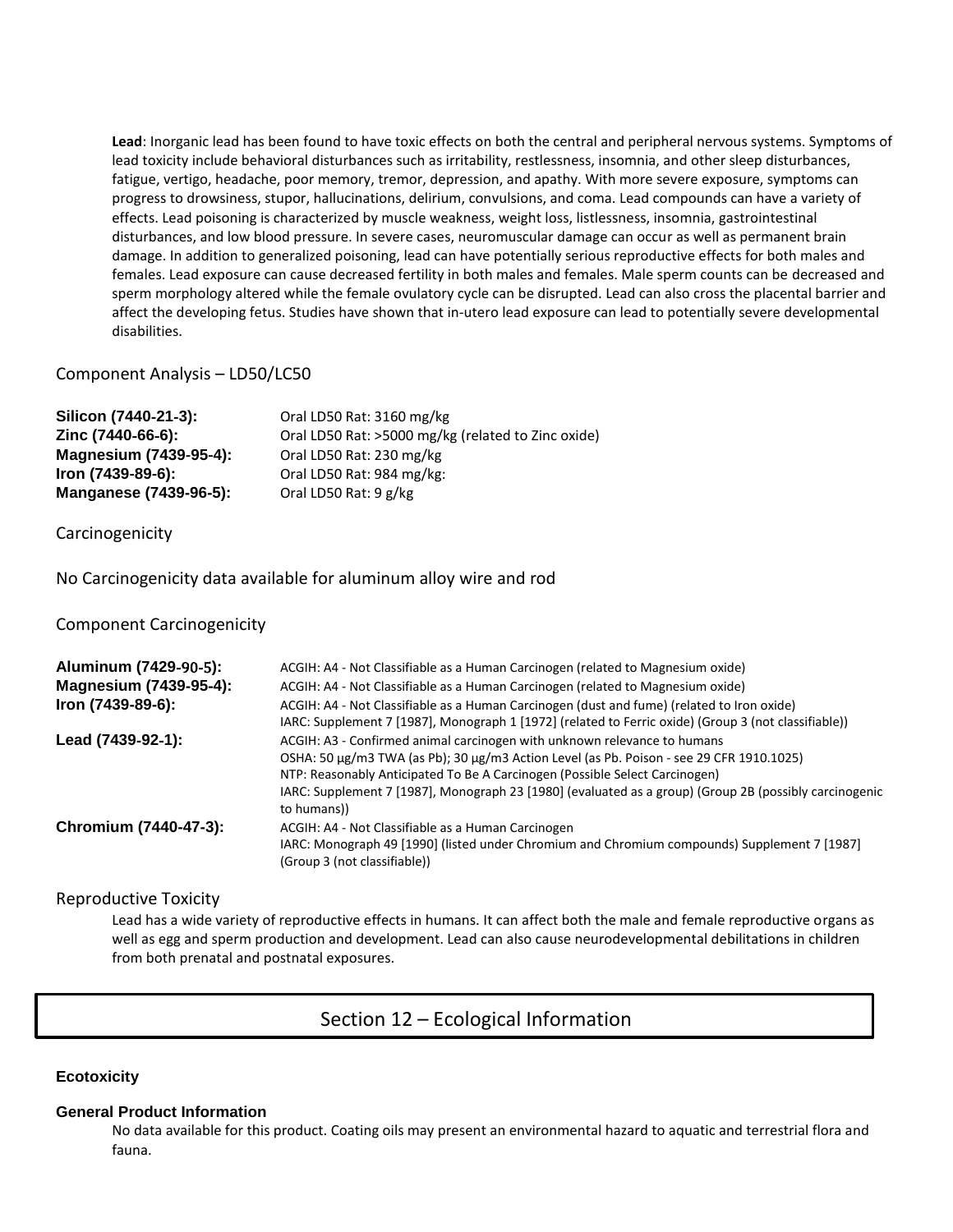#### **Component Analysis** ‐ **Ecotoxicity** ‐ **Aquatic Toxicity**

| Iron (7439-89-6):         | <b>Test &amp; Species Conditions</b>         |  |  |
|---------------------------|----------------------------------------------|--|--|
|                           | 96 Hr LC50 Morone saxatilis 13.6 mg/L static |  |  |
| Zinc (7440-66-6):         | <b>Test &amp; Species Conditions</b>         |  |  |
|                           | 96 Hr LC50 Pimephales promelas 6.4 mg/L      |  |  |
|                           | 96 Hr EC50 Selenastrum capricornutum 30 µg/L |  |  |
|                           | 72 Hr EC50 water flea 5 µg/L                 |  |  |
| Copper (7440-50-8):       | <b>Test &amp; Species Conditions</b>         |  |  |
|                           | 96 Hr LC50 Pimephales promelas 23 µg/L       |  |  |
|                           | 96 Hr LC50 Oncorhynchus mykiss 13.8 µg/L     |  |  |
|                           | 96 Hr LC50 Lepomis macrochirus 236 µg/L      |  |  |
|                           | 72 Hr EC50 Scenedesmus subspicatus 120 µg/L  |  |  |
|                           | 96 Hr EC50 water flea 10 µg/L                |  |  |
|                           | 96 Hr EC50 water flea 200 µg/L               |  |  |
| Coating Oil (64771-72-8): | <b>Test &amp; Species Conditions</b>         |  |  |
|                           | 96 Hr LC50 Pimephales promelas > 5000 mg/L   |  |  |
| Lead (7439-92-1):         | <b>Test &amp; Species Conditions</b>         |  |  |
|                           | 96 Hr LC50 Pimephales promelas 6.5 mg/L      |  |  |
|                           | 48 Hr EC50 water flea 600 µg/L               |  |  |

#### **Environmental Fate**

No data available for this product.

Section 13 – Disposal Considerations

Product is not classified as a hazardous waste if disposed. Always dispose of in accordance with local/regional/state/national/international regulations

Resuse or Recycle whenever possible.

### Section 14 – Transportation Information

Aluminum and aluminum alloys in solid form are not regulated for transportation.

### Section 15 – Regulatory Information

This material contains one or more of the following chemicals required to be identified under SARA Section 302 (40 CFR 355 Appendix A), SARA Section 313 (40 CFR 372.65) and/or CERCLA (40 CFR 302.4)

#### **Aluminum (7429**‐**90**‐**5)**

SARA 313: 1.0 % de minimis concentration (dust or fume only)

#### **Zinc (7440**‐**66**‐**6)**

SARA 313: 1.0 % de minimis concentration (dust or fume only) CERCLA: 1000 lb final RQ (no reporting of releases of this hazardous substance is required if the diameter of the pieces of the solid metal released is equal to or exceeds 0.004 inches); 454 kg final RQ (no reporting of releases of this hazardous substance is required if the diameter of the solid metal released is equal to or exceeds 0.004 inches)

#### **Copper (7440**‐**50**‐**8)**

SARA 313: 1.0 % de minimis concentration CERCLA: 5000 lb final RQ (no reporting of releases of this hazardous substance is required if the diameter of the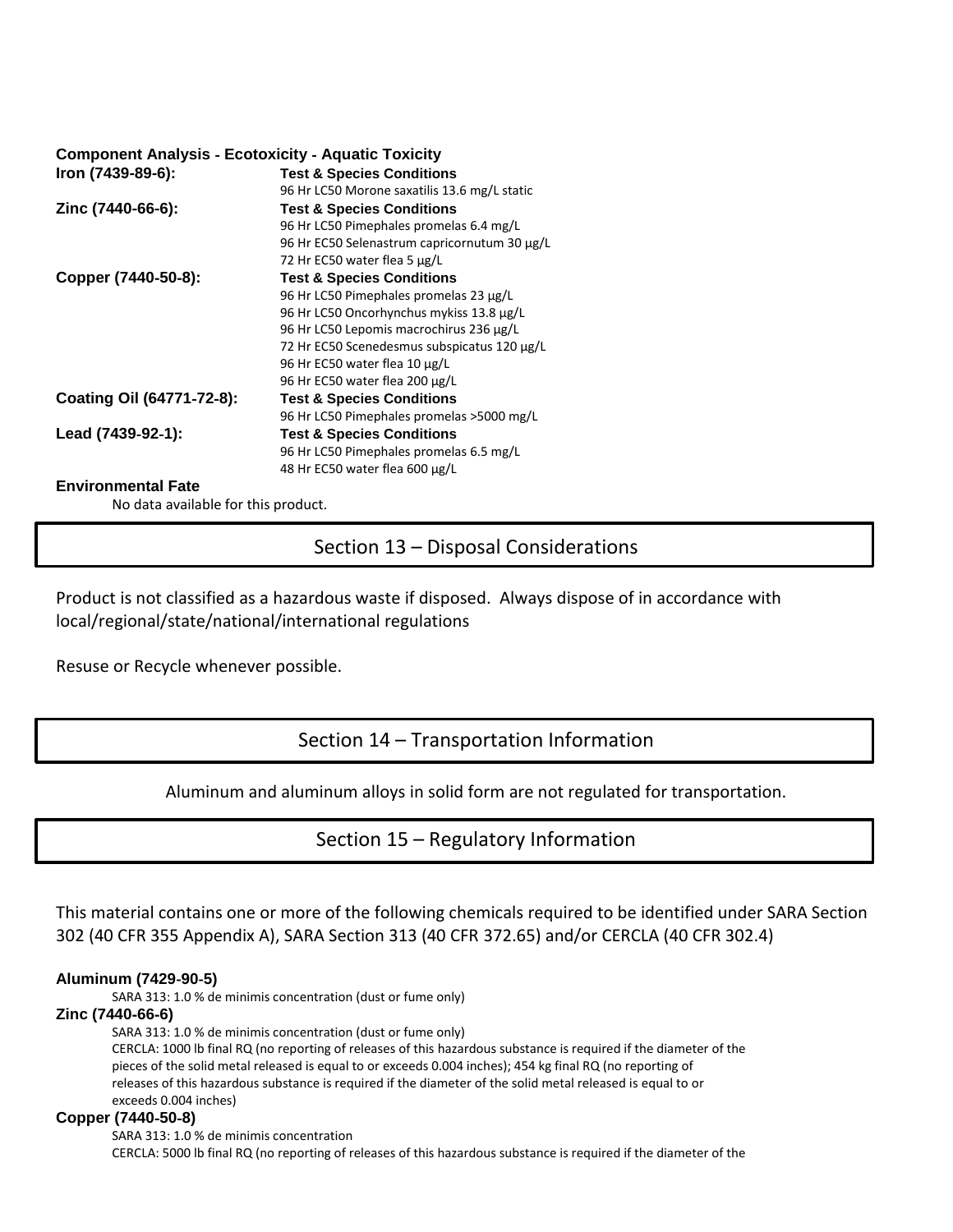pieces of the solid metal released is equal to or exceeds 0.004 inches); 2270 kg final RQ (no reporting of releases of this hazardous substance is required if the diameter of the pieces of the solid metal released is equal to or exceeds 0.004 inches)

#### **Manganese (7439**‐**96**‐**5)**

SARA 313: 1.0 % de minimis concentration

#### **Chromium (7440**‐**47**‐**3)**

CERCLA: 5000 lb final RQ (no reporting of releases of this hazardous substance is required if the diameter of the pieces of the solid metal released is equal to or exceeds 0.004 inches); 2270 kg final RQ (no reporting of releases of this hazardous material is required if the diameter of the pieces of the solid metal released is equal to or exceeds 0.004 inches)

Hot work operations such as welding, torch cutting, etc. will generate metal oxides, which can include hexavalent chromium. OSHA has enacted a standard for exposure to hexavalent chromium [29 CFR 1910.1026], which mandates very stringent exposure limits. Users of the product are urged to read this standard and determine how it might affect their operations.

#### **Lead (7439**‐**92**‐**1)**

SARA 313: 0.1 % Supplier notification limit; 0.1 % de minimis concentration (when contained in stainless steel, brass, or bronze)

CERCLA: 10 lb final RQ (no reporting of releases of this hazardous substance is required if the diameter of the pieces of the solid metal released is equal to or exceeds 0.004 inches); 4.54 kg final RQ (no reporting of releases of this hazardous substance is required if the diameter of the pieces of the solid metal released is equal to or exceeds 0.004 inches)

#### **Component Marine Pollutants**

This material contains one or more of the following chemicals required by US DOT to be identified as marine pollutants. Component CAS #

Copper 7440‐50‐8 DOT regulated severe marine pollutant **Acute Health:** Yes **Chronic Health:** Yes **Fire:** No **Pressure:** No **Reactive:** No

#### **State Regulations**

#### **General Product Information**

Other state regulations may apply. Check individual state requirements.

Aluminum and its alloys may contain up to 0.005% beryllium, 0.05% cadmium, <0.1% chromium, 0.05% lead, and 0.05% nickel as impurities if these elements are not listed in Section 3. Beryllium, cadmium, chromium, lead, and nickel have been identified as carcinogens or having developmental or reproductive toxicity by the State of California, as Special Health Hazard Substances by the States of New Jersey and Pennsylvania, and as Extraordinarily Hazardous Substances by the State of Massachusetts.

#### **Component Analysis** ‐ **State**

The following components appear on one or more of the following state hazardous substances lists:

| <b>Component</b>                                                    | <b>CAS</b> | CА  | MА               | ΜN                       | ΝJ               | РA               | RI                          |
|---------------------------------------------------------------------|------------|-----|------------------|--------------------------|------------------|------------------|-----------------------------|
| Aluminum                                                            | 7429-90-5  | Yes | Yes              | Yes                      | Yes              | Yes              | Yes                         |
| Silicon                                                             | 7440-21-3  | No  | Yes              | Yes                      | Yes              | Yes              | Yes                         |
| Iron ( $1$ related to Iron oxide) ( $2$ related to Iron oxide fume) | 7439-89-6  | Yes | Yes <sup>1</sup> | Yes <sup>2</sup>         | Yes <sup>1</sup> | Yes <sup>1</sup> | Yes <sup>1</sup>            |
| Zinc ( <sup>1</sup> related to Zinc oxide)                          | 7440-66-6  | Yes | Yes              | Yes <sup>1</sup>         | Yes              | Yes              | Yes                         |
| Copper                                                              | 7440-50-8  | Yes | Yes              | Yes                      | Yes              | Yes              | Yes                         |
| Manganese                                                           | 7439-96-5  | Yes | Yes              | Yes                      | Yes              | Yes              | Yes                         |
| Magnesium ( <sup>1</sup> related to Magnesium oxide fume)           | 7439-95-4  | Yes | Yes              | Yes <sup>1</sup>         | Yes              | Yes              | Yes                         |
| Chromium                                                            | 7440-47-3  | Yes | Yes              | Yes                      | Yes              | Yes              | Yes                         |
| Lead                                                                | 7439-92-1  | Yes | Yes              | Yes                      | Yes              | Yes              | Yes                         |
| $\cdots$<br>.                                                       |            |     |                  | $\overline{\phantom{0}}$ |                  |                  | $\sim$ $\sim$ $\sim$ $\sim$ |

The following statement(s) are provided under the California Safe Drinking Water and Toxic Enforcement Act of 1986 (Proposition 65):

> WARNING! This product contains a chemical known to the state of California to cause cancer. WARNING! This product contains a chemical known to the state of California to cause reproductive/developmental effects.

#### **Canadian WHMIS Information**

#### **General Product Information**

This product has been classified in accordance with the hazard criteria of the Controlled Products Regulations (CPR) and the SDS contains all information required by CPR.